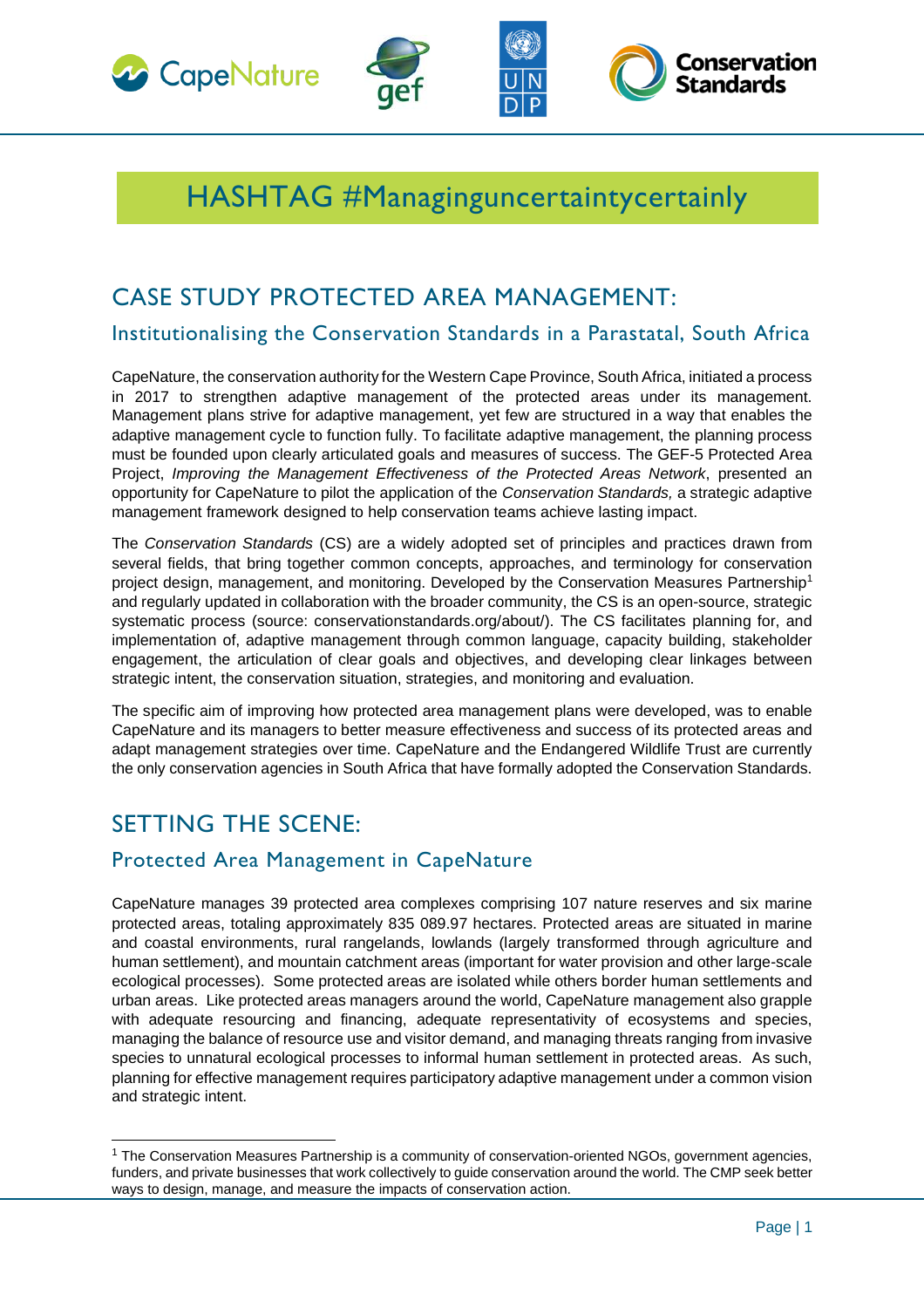





# ADAPTIVE MANAGEMENT FRAMEWORK:

### Why the Conservation Standards

As the authority for conservation related matters and regulation in the Western Cape Province, South Africa, CapeNature is accountable for the biodiversity it is mandated to manage. Therefore, CapeNature's ability to account for the state of biodiversity within its protected areas is based on an understanding of the contribution of each individual protected area to the protected areas network locally, regionally, and nationally, and importantly, the condition of the biodiversity contained within each protected area. Healthy biodiversity means that ecological processes are functional, where associated ecosystem services flow from protected areas for the benefit of nature and human wellbeing. Healthy biodiversity also means that CapeNature is doing its part as a conservation agency in South Africa by contributing positively to the Convention on Biological Diversity's Aichi targets.

To establish how well existing planning frameworks were set up to facilitate adaptive management, protected area management effectiveness was evaluated against protected area management plans, operational plans, and state of biodiversity reports. The evaluation highlighted a misalignment or indefinite link between management intent, operational plans, monitoring programmes and state of biodiversity reports. The articulation of protected area values and threats between protected areas required a consistent approach and alignment to IUCN Best Practice. Links between conservation outcomes, protected area values, management intent and monitoring required strengthening.

It became clear that a systematic strategic approach with common language and methodology was required to strengthen links and develop measures of success directly linked to goals and objectives and strategies. It was also evident that a systematic approach and credible methodology would improve buy-in and support from stakeholders. CapeNature required a framework to plan for outcomes in a way

'You can't manage what you can't measure, which means that you can't know whether you are successful, unless success is defined and tracked.'

*Peter Drucker*

that protected area managers could measure impact. CapeNature required a planning process that would enable protected area management teams to measure how well the protected area is being managed, and primarily the extent to which the protected area was protecting values and achieving goals and objectives.

The application of the Conservation Standards greatly facilitated overcoming the challenge of misalignment or vague linkages. It also facilitated the development

of technical support instruments for data management and reporting, strengthening the capacity of CapeNature's planning teams in adaptive management, facilitated improved participatory processes with key stakeholders, and building stronger links between protected area values and human wellbeing.

As CapeNature grows in the institutionalisation of the Conservation Standards, it is envisaged that the knowledge management system will evolve resulting in improved reporting capability and traceability between budget allocation and actions, a result of management actions and condition of values. Management effectiveness and the way in which it is measured will improve, while management can with certainty, differentiate between the 'must have' projects and the 'nice to have' projects. The Conservation Standards have helped management teams design monitoring and evaluation requirements for impact, using limited resources.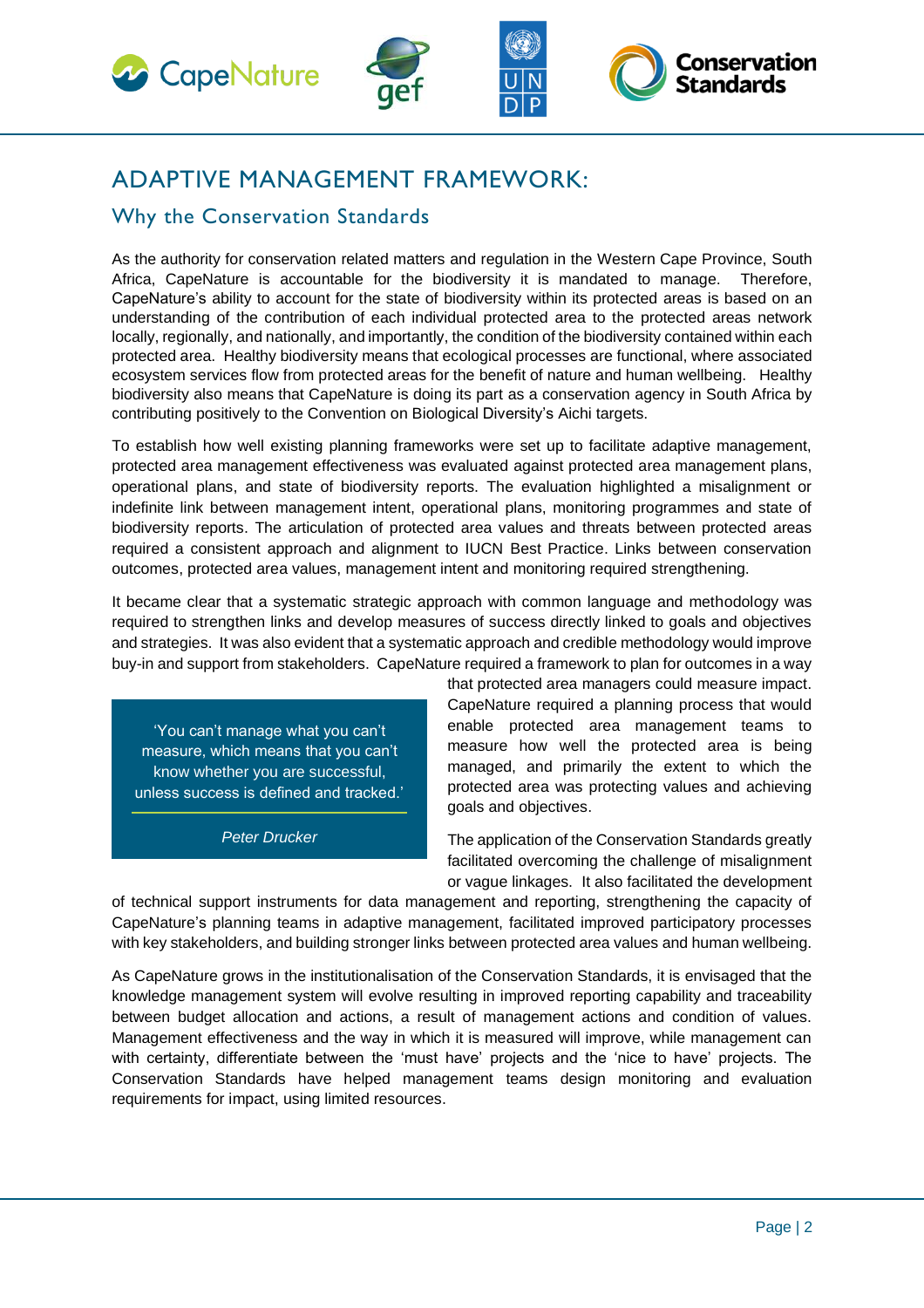







## PLANNING PILOT:

### 'First date' with the Conservation Standards

CapeNature recognised that its protected area planning and adaptive management framework could be improved. The Conservation Standards required testing to evaluate whether the framework would suite CapeNature's context and the legal framework governing protected area management. The GEF-5 PA Project provided an opportunity to test the Conservation Standards in a critical climate change corridor and landscape with multiple stakeholders requiring a strategic plan to achieve conservation and local economic objectives. The Conservation Standards was thus piloted in the Dassenberg Coastal Catchment Partnership (DCCP).

The planning pilot aimed:

- 1. To pilot the Conservation Standards.
- 2. To capacitate conservation practitioners (CapeNature, partners and stakeholders) in the use of the logic framework that illustrates the connectedness of steps and activities in the adaptive management cycle, from planning to operationalisation to monitoring and evaluation, feedback, revision and adapting.
- 3. To advocate a critical thought process about what requires management, why management is required, with whom management should take place, in response to system drivers and threats.
- 4. To introduce a logic framework that operationalises a vision or desired state.

The planning pilot team called upon the Conservation Coaches Network, a global community of trained professional coaches, for volunteers to help facilitate the pilot and coach participants through the process. The planning pilot team's mission was to apply the conservation standards to the DCCP to demonstrate the value of the framework, capacitate participants though application and develop strategic actions for the DCCP.

The pilot demonstrated the value of the Conservation Standards as a strategic framework for adaptive management. As a result, CapeNature adopted the adaptive management framework as the basis for protected area planning and management in 2017. Nine management plans have been developed to date using the Conservation Standards adaptive management framework.

#### **Dassenberg Coastal Catchment Partnership (DCCP)**

The DCCP is a 34 500 ha landscape conservation initiative aimed at water security, climate change resilience, biodiversity and cultural heritage conservation, and socioeconomic development. The landscape is recognised as one the of the most important climate change adaptation corridors in the Western Cape. It requires both partners and stakeholders in the DCCP to collaborate at a meaningful scale to achieve, amongst others, conservation outcomes and to promote a resilient landscape, inclusive of its communities and sector role players. The landscape comprises marine and coastal ecosystems, terrestrial ecosystems, an unconfined aquifer, cultural historic heritage features and a variety of land tenures and associated land uses. Land use ranges from intensive agriculture and viticulture to subsistence farming, to nature conservation and human settlement in towns and villages.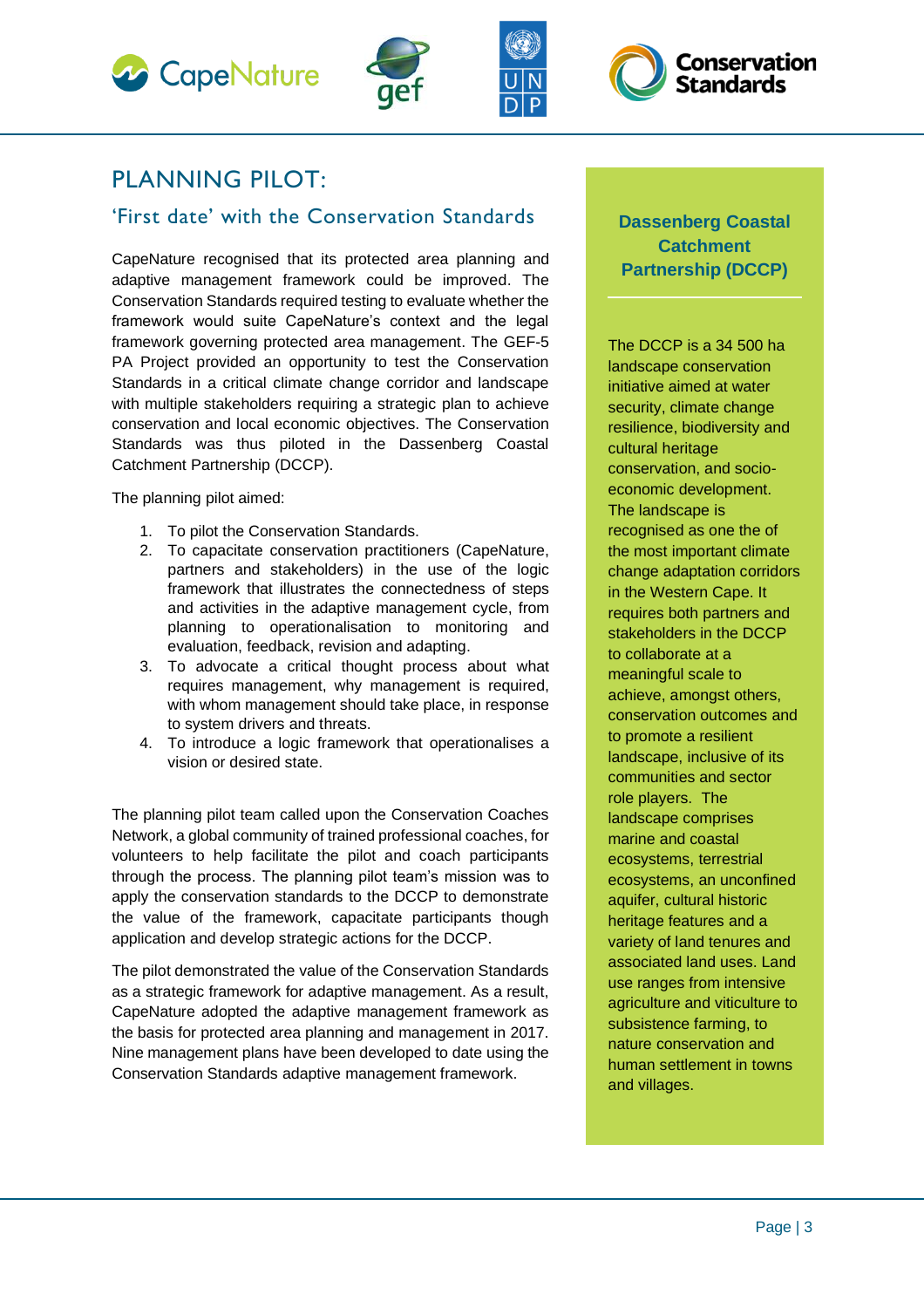



#### Where is CapeNature now

The traditional phases on institutionalisation are awareness, experimentation, expansion, consolidation, and maturity. CapeNature is deemed to be in the expansion phase. Indicators of Conservation Standards institutionalisation lie in the existence of institutional frameworks to house or support the Standards, the existence of knowledge management systems to support consistent production of data and preparation of reports, and adequate resources (financial and human) and infrastructure capacity to produce and adapt. The institutional framework mandated by CapeNature for the application of the Conservation Standards lies in:

- 1. Adoption of the Conservation Standards and associated guidelines by CapeNature's Board. See Figures A and B.
- 2. Protected area legal framework and management planning guidelines.
- 3. Management Effectiveness coordination and support function.
- 4. Landscape Intelligence Units whose function is planning, decision support, capacity building and management of the science – management interface.
- 5. Adaption of protected area management plan templates and guidelines for stakeholder engagement; Miradi software licenses.

'Institutionalisation is a sequence of events leading to 'new practices becoming standard practices'

**Conservation** 

Standards

*Yin, 2017*



*Figure A Conservation Standards framework* 



*Figure B Conservation Standards framework as adopted by CapeNature*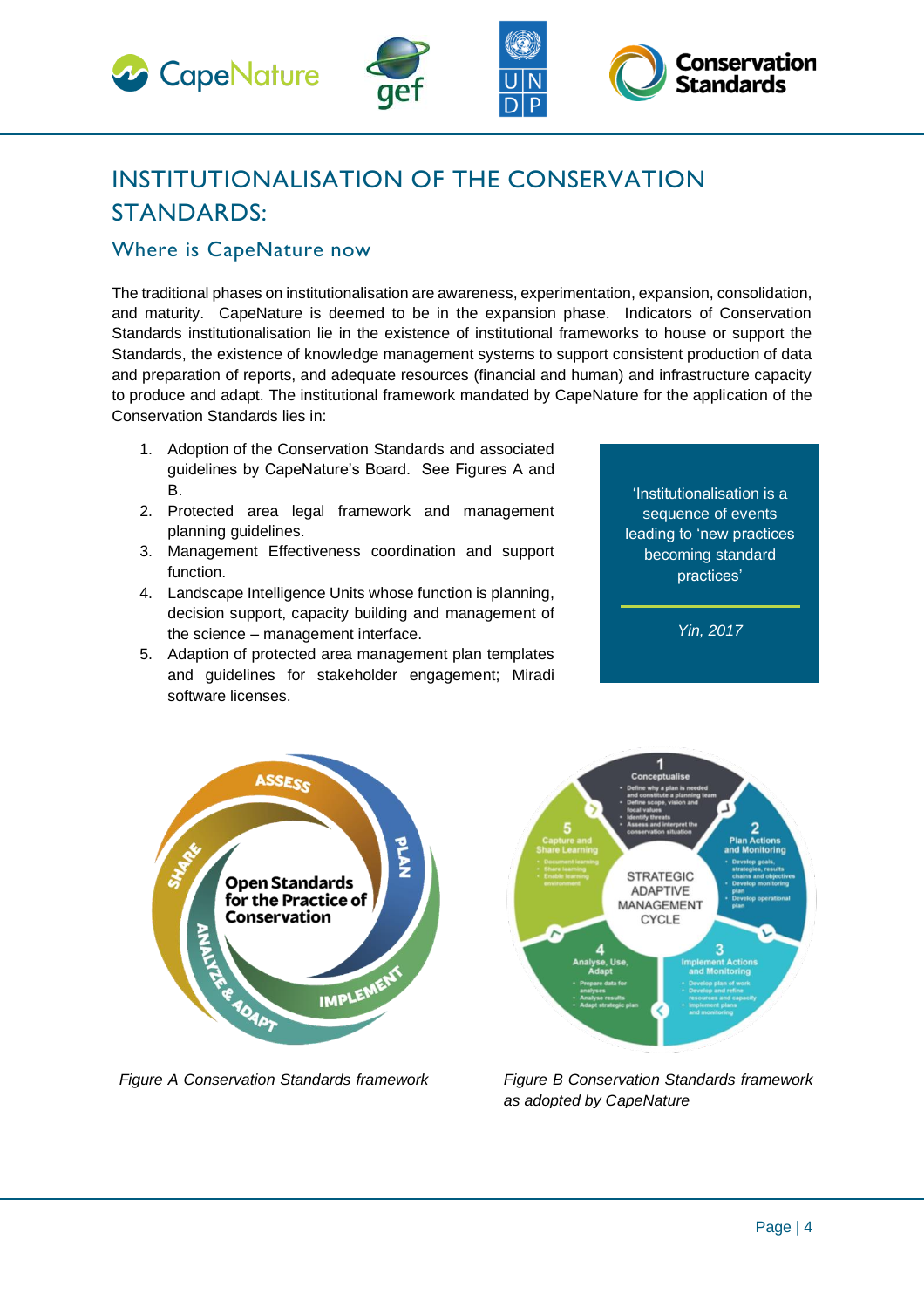





An audit of adaptive management capability within CapeNature indicated that generally the capability for adaptive management exists. Areas of improvement include financial and human resource capacity to implement planning and management at the appropriate scales. See Figure C.



*Figure C Adaptive management capability in CapeNature*

As CapeNature grows through the expansion phase, a knowledge management system is in the process of being developed to align to the Conservation Standards and accommodate the outputs of the planning process and facilitate operational planning, data management, monitoring and reporting.

The vision for the consolidation phase is a library of the protected areas and their values, key attributes, threats, and key actions, whereby access to data will facilitate an analysis of the condition of protected area values and thus the state of protected areas across the protected areas network.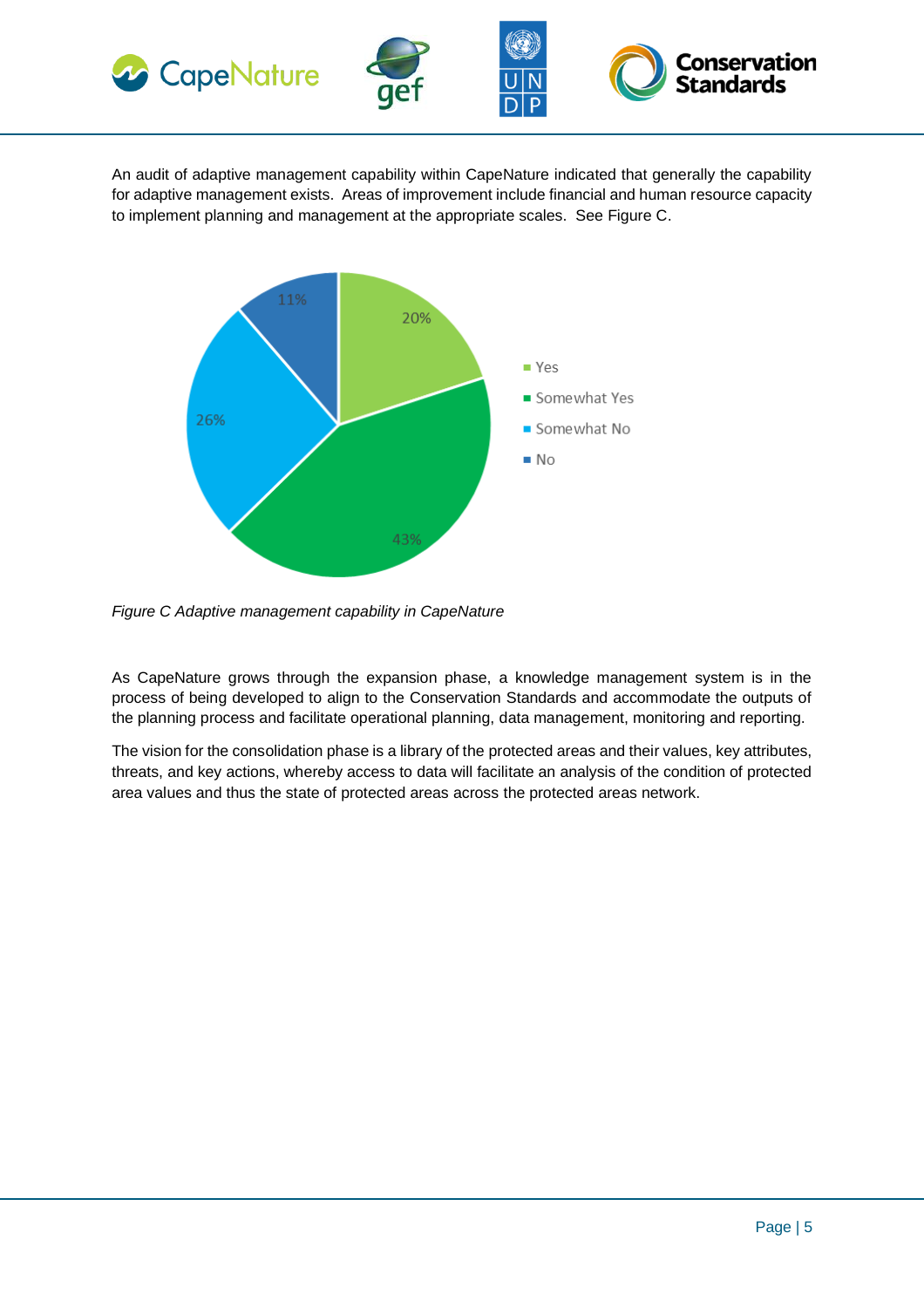





# INSTITUTIONALISATION OF THE CONSERVATION STANDARDS:

#### **Benefits**

The greatest impact of the Conservation Standards is consistency, articulating protected area values and their condition, and the identification of measures of success at the onset of planning.

The process facilitates a clear definition of what must be conserved / protected / managed, i.e. protected area values. The process facilitates an assessment of current condition of values, and their desired state. As such, goals and objectives and strategies are directly linked to protected area values. Management effectiveness is linked to adaptive management which is linked to goals that are linked to protected area values and their condition.

Scientists and protected area managers cannot know everything, and the Conservation Standards makes it possible to manage uncertainty. The process clarifies what management teams do not know.

Stakeholder engagement and understanding of what CapeNature is working to achieve is improved resulting in greater buy-in and support. The planning methodology has improved participation and accountability by support components within the organisation, facilitating greater commitment and delivering greater functionality to these management plans.

# INSTITUTIONALISATION OF THE CONSERVATION STANDARDS:

#### Next steps

CapeNature's focus areas to achieve consolidation and maturity is the alignment of monitoring and evaluation programmes to protected area values and key attributes, and the refinement of the knowledge management system as a platform for implementation for protected area management plans, analysis, review, and adapting, and documenting and sharing learning.